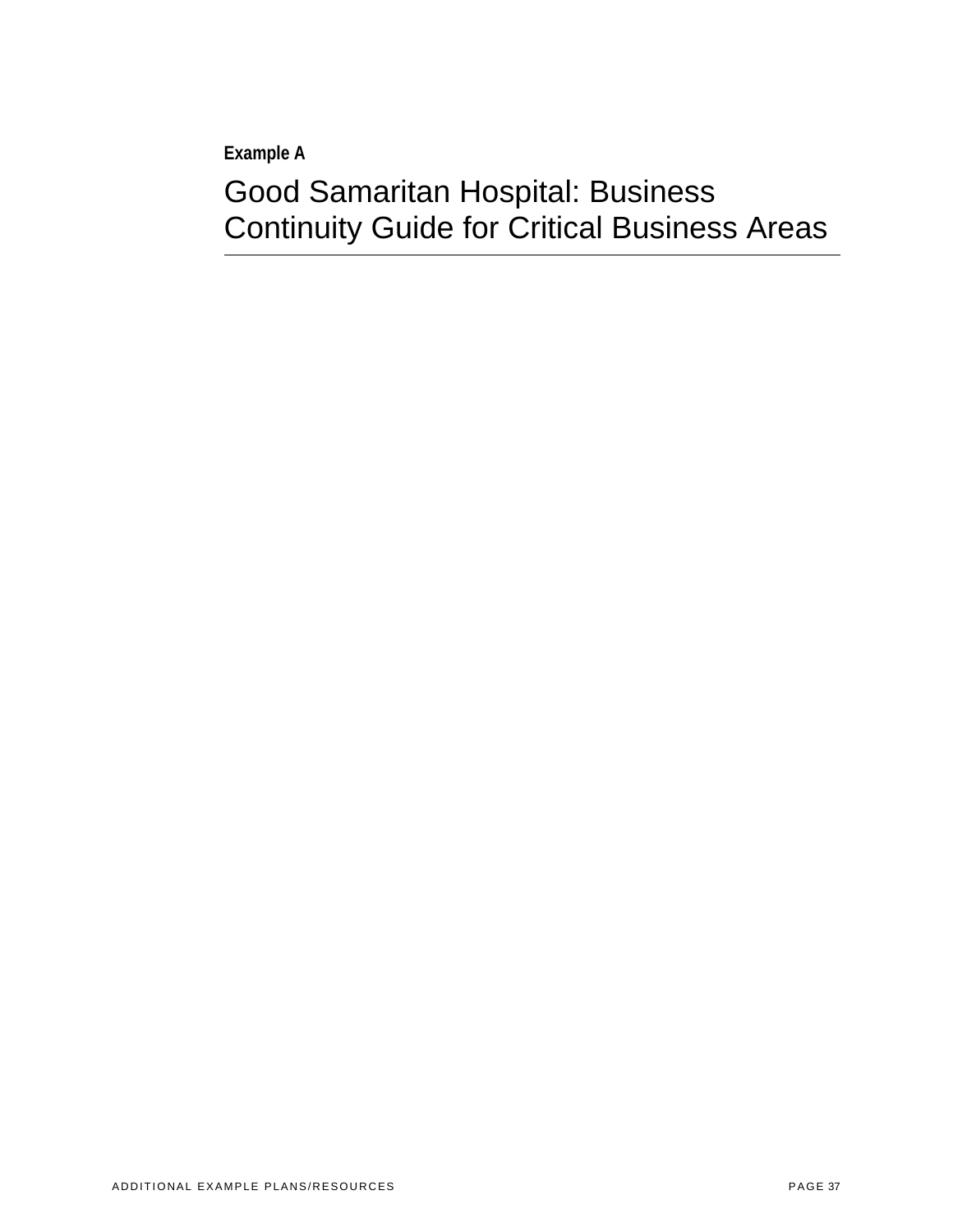# **BUSINESS CONTINUITY GUIDE FOR CRITICAL BUSINESS AREAS**

*[Department Name]* 

[Date]

# CONFIDENTIAL

 Good Samaritan Hospital 1225 Wilshire Blvd. • LA CA 90017 Phone 213.977.2201 • Fax 213.977.2262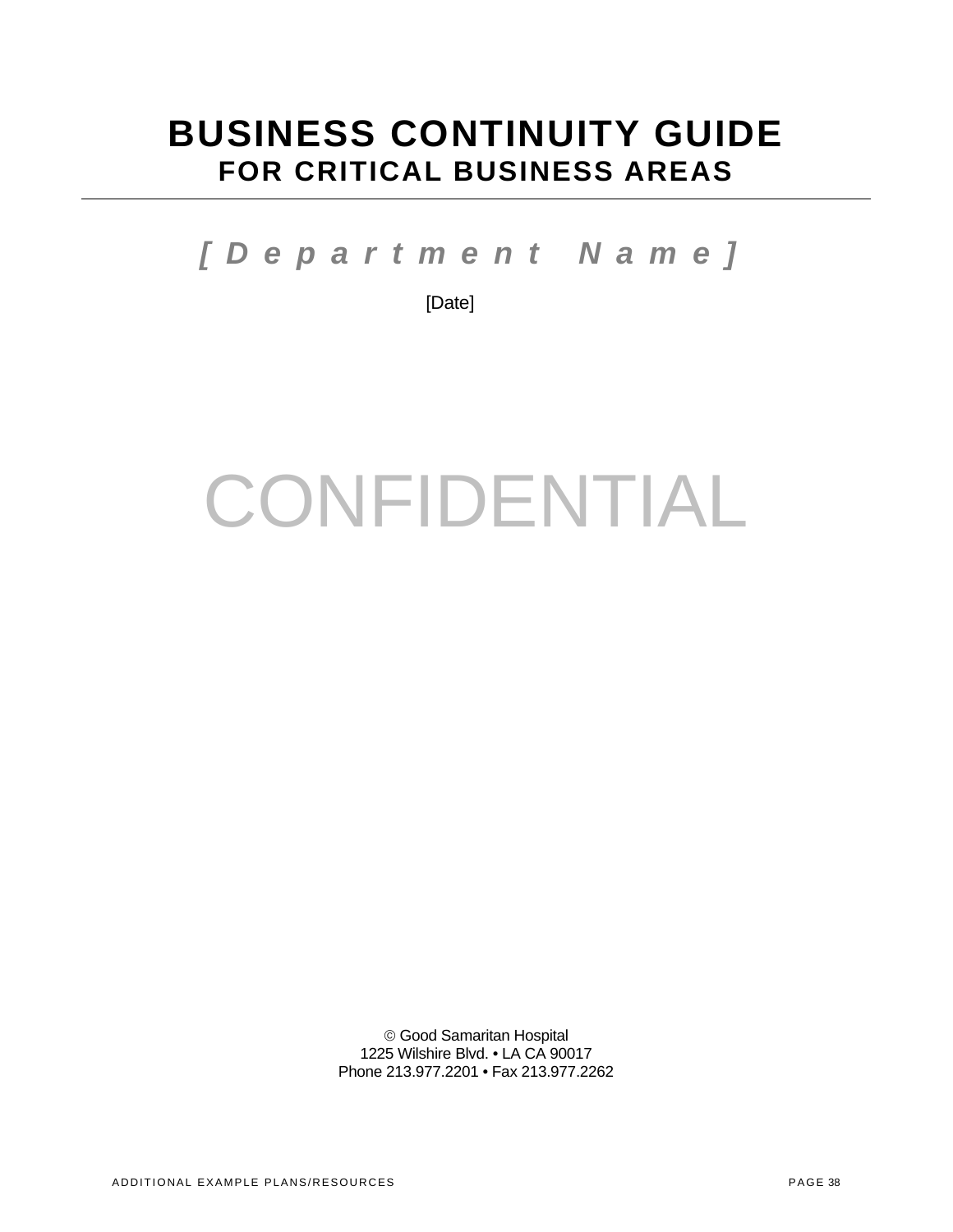# **Chapter 1: Introduction**

# *Purpose*

- This plan, mandated by HIPAA and TJC, will include identification of critical business functions and recovery timeframes, vital records/data, and critical computer applications.
- First response and recovery strategies for likely scenarios will be documented and staff trained. This plan shall be tested and updated annually.
- The [insert department] at Good Samaritan Hospital should plan and be prepared for a major disaster occurring in the Los Angeles area which would significantly damage and disrupt essential [insert department] operations at the hospital for an extended period of time.

# *Assumptions*

- GSH is planning for the worst case scenario in Los Angeles a large magnitude earthquake. This scenario assumes internal damage as well as a mass casualty influx.
- GSH must be prepared to operate without information systems for an extended period after a large earthquake – assume one month.
- The emergency response and triage will be directed by the Hospital Command Center (HCC) using the Hospital Emergency Incident Command System (HICS).
- The recovery time frames to be used in planning are (a) 0-48 Hours; (b) 3-9 Days; and (c) 10-30 Days. Any function which does not need to be performed for 30 days is not considered critical.
- Finsert department performs essential functions [?] hours a day.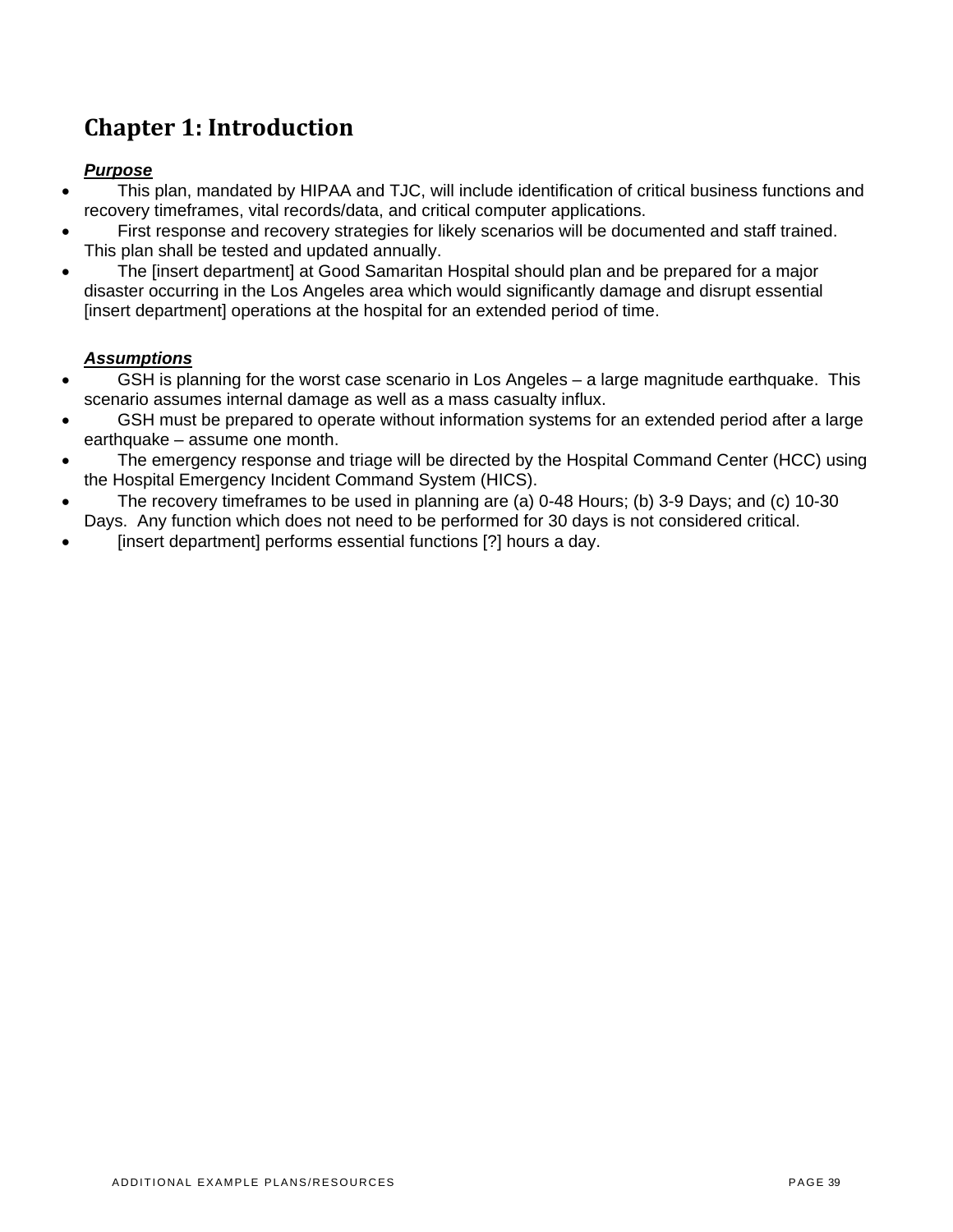# **Chapter 2: Overview**

## *Critical Business Functions*

*Identify the critical business functions in your area, i.e. functions needing to be performed within 30 days.* 

[insert description]

#### *Recovery Time Objective (RTO)*

*How fast does each business function need to be up and running?* 

| <b>Critical Business Function</b> | <b>RTO</b> |  |  |  |  |
|-----------------------------------|------------|--|--|--|--|
|                                   |            |  |  |  |  |
|                                   |            |  |  |  |  |
|                                   |            |  |  |  |  |
|                                   |            |  |  |  |  |

#### *Recovery Point Objective (RPO)*

*Identify the RPO for either the critical business function or the department as a whole. The RPO is the amount of data that can be lost, or to what point in time do you need to restore data to? How much data could you lose and still remain operational and reconstruct your vital records, 24 hours worth? 48 hours worth? Less? More?* 

[insert description]

| <b>Critical Business Function</b> | <b>RPO</b> |  |  |  |  |
|-----------------------------------|------------|--|--|--|--|
|                                   |            |  |  |  |  |
|                                   |            |  |  |  |  |
|                                   |            |  |  |  |  |
|                                   |            |  |  |  |  |

#### *Vital Records*

*What are the vital records/data for the critical business functions? The records could be electronic, paper, or in other forms.* 

[insert description]

#### *Critical Computer Applications*

*What are the critical computer applications used by your department or the critical business functions?*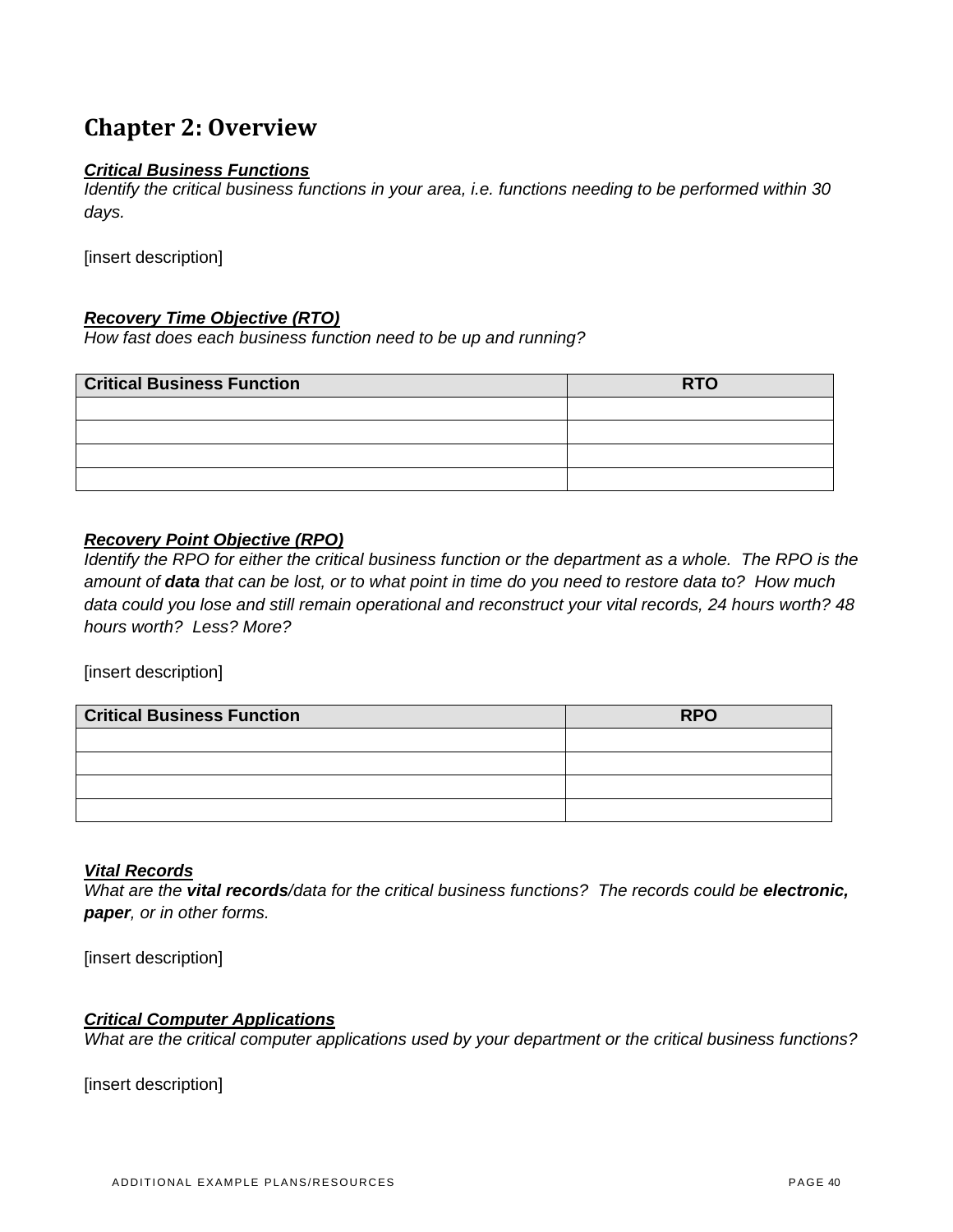# **Chapter 3: Disaster Scenarios**

#### *Regional Disaster - External Only*

*Plan for a regional disaster that causes a mass casualty influx or other external impact to GSH without affecting information or internal systems.* 

[insert description of response actions]

#### *Regional Disaster - External and Internal*

*Plan for a regional disaster, such as a large magnitude earthquake that causes internal damage and a mass casualty influx at the same time.* 

[insert description of response actions]

#### *Loss of Information Systems*

*Plan for loss of information systems for an extended period of time. See Downtime Procedures chapters.* 

| <b>Scenario</b>                        | <b>Plan</b> |
|----------------------------------------|-------------|
| Computer equipment damaged or          |             |
| destroyed (fell on floor, crushed)     |             |
| All computer access to patient records |             |
| not functional.                        |             |
| Other                                  |             |

#### *Loss of Medical Gas*

*Plan for loss of medical gas for an extended period of time.* 

| <b>Scenario</b>                      | Plan |
|--------------------------------------|------|
| Liquid gas tank damaged or destroyed |      |
| No estimated time for repair         |      |

#### *Loss Of Utilities*

*Plan for loss of any or all utilities, i.e. power, water, gas, etc.* 

| <b>Scenario</b>                      | <b>Plan</b> |
|--------------------------------------|-------------|
| No electricity (backup generator not |             |
| working). No lights. No elevators.   |             |
| No water. No gas.                    |             |
| Telephone lines down. Pager system   |             |
| down (including overhead).           |             |
| ADMs (automatic dispensing machines) |             |
| not functioning.                     |             |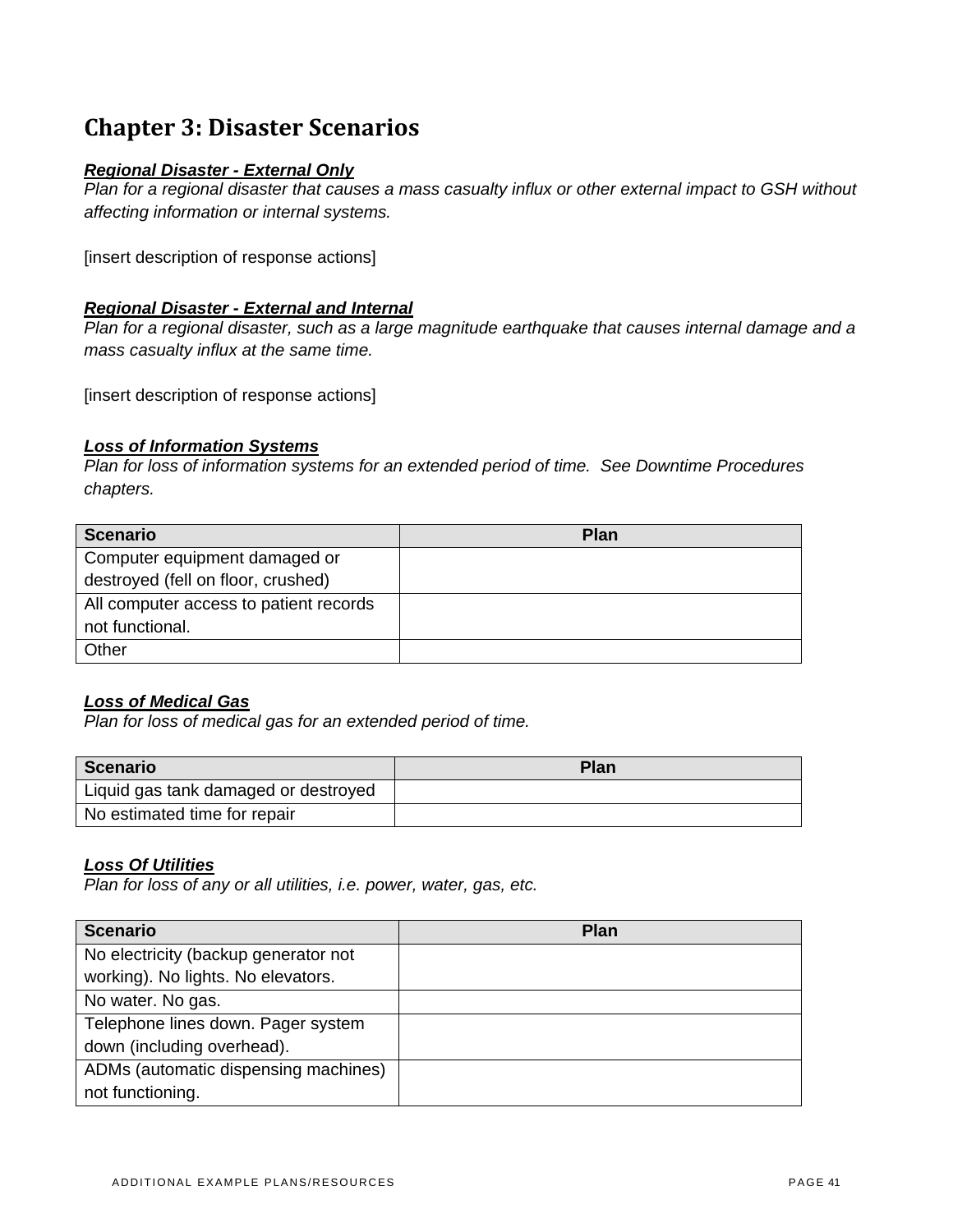#### *Loss of Primary Work Area*

*Plan for loss of primary work area due to whatever reason.* 

| <b>Scenario</b>                         | Plan |
|-----------------------------------------|------|
| Structural damage and flooding to       |      |
| department area and/or satellite areas. |      |
| Broken glass and supplies spilled on    |      |
| floor.                                  |      |

# *Other Scenarios*

*Plan for any other scenarios that would affect your department and/or critical business functions directly.* 

| Scenario | D <sub>1</sub><br>ттаг⊾ |  |  |  |  |
|----------|-------------------------|--|--|--|--|
|          |                         |  |  |  |  |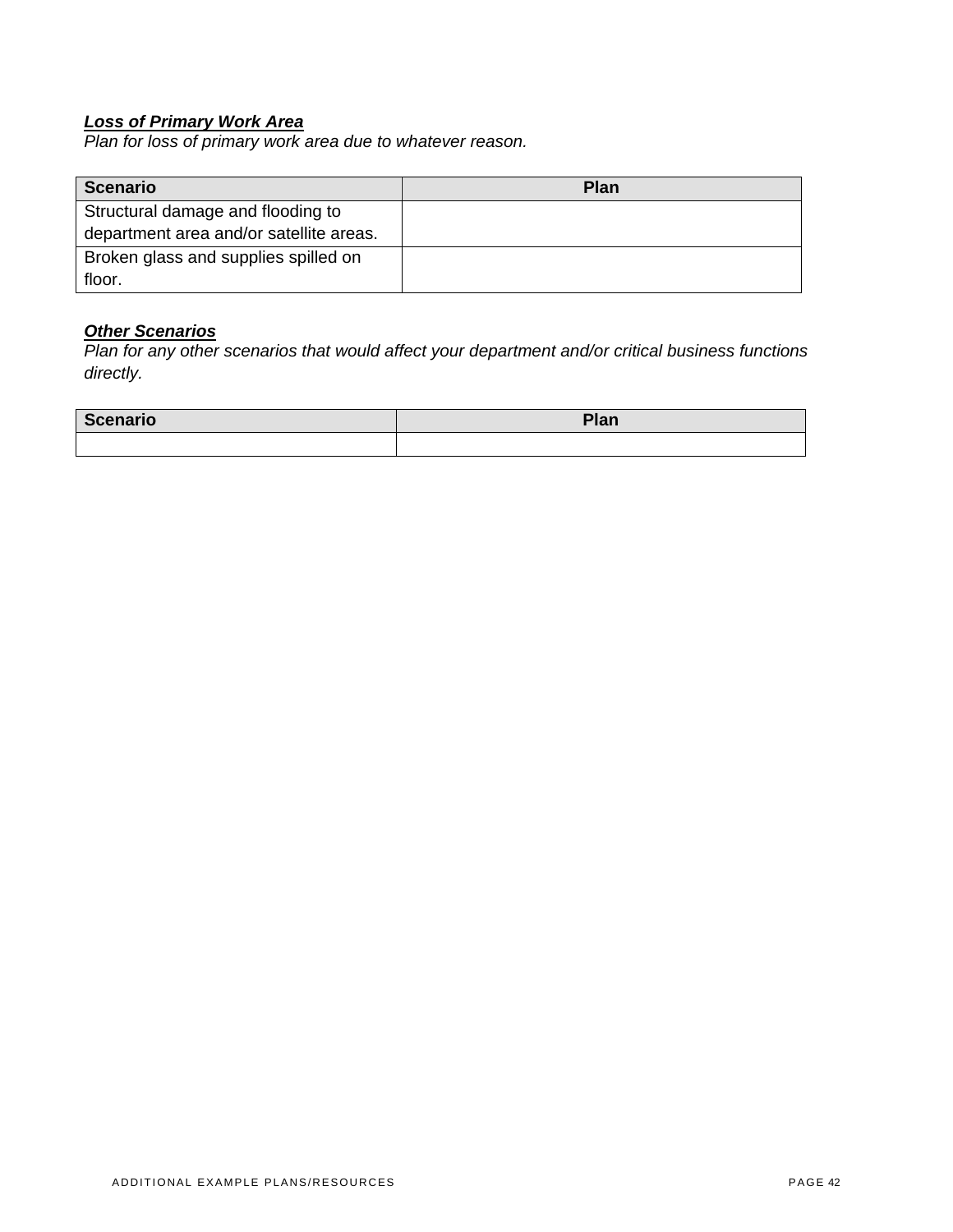# **Chapter 4: First Response**

## *Contact List*

*Enter contact information for the department staff. May be included as an appendix.* 

| <b>MANAGEMENT STAFF</b>                                                   |  |  |  |  |  |  |
|---------------------------------------------------------------------------|--|--|--|--|--|--|
| Primary #<br>Alternate #<br>Title<br><b>Name</b><br>Ext.<br><b>Beeper</b> |  |  |  |  |  |  |
|                                                                           |  |  |  |  |  |  |
|                                                                           |  |  |  |  |  |  |
|                                                                           |  |  |  |  |  |  |

| Less than 12 miles from hospital - White |      | $>12$ and $<$ 30 miles from hospital - Blue |      |  |      |              |
|------------------------------------------|------|---------------------------------------------|------|--|------|--------------|
| Name                                     | Team | ###-###-####                                | Name |  | Team | ###-###-#### |
|                                          |      |                                             |      |  |      |              |
|                                          |      |                                             |      |  |      |              |
|                                          |      |                                             |      |  |      |              |
|                                          |      |                                             |      |  |      |              |
|                                          |      |                                             |      |  |      |              |
|                                          |      |                                             |      |  |      |              |
|                                          |      |                                             |      |  |      |              |
|                                          |      |                                             |      |  |      |              |
|                                          |      |                                             |      |  |      |              |
|                                          |      |                                             |      |  |      |              |
|                                          |      |                                             |      |  |      |              |
|                                          |      |                                             |      |  |      |              |
|                                          |      |                                             |      |  |      |              |
|                                          |      |                                             |      |  |      |              |
|                                          |      |                                             |      |  |      |              |
|                                          |      |                                             |      |  |      |              |

| More than 30 miles from hospital - Red |      |              |  |  |  |  |
|----------------------------------------|------|--------------|--|--|--|--|
| Name                                   | Team | ###-###-#### |  |  |  |  |
|                                        |      |              |  |  |  |  |
|                                        |      |              |  |  |  |  |
|                                        |      |              |  |  |  |  |
|                                        |      |              |  |  |  |  |
|                                        |      |              |  |  |  |  |
|                                        |      |              |  |  |  |  |
|                                        |      |              |  |  |  |  |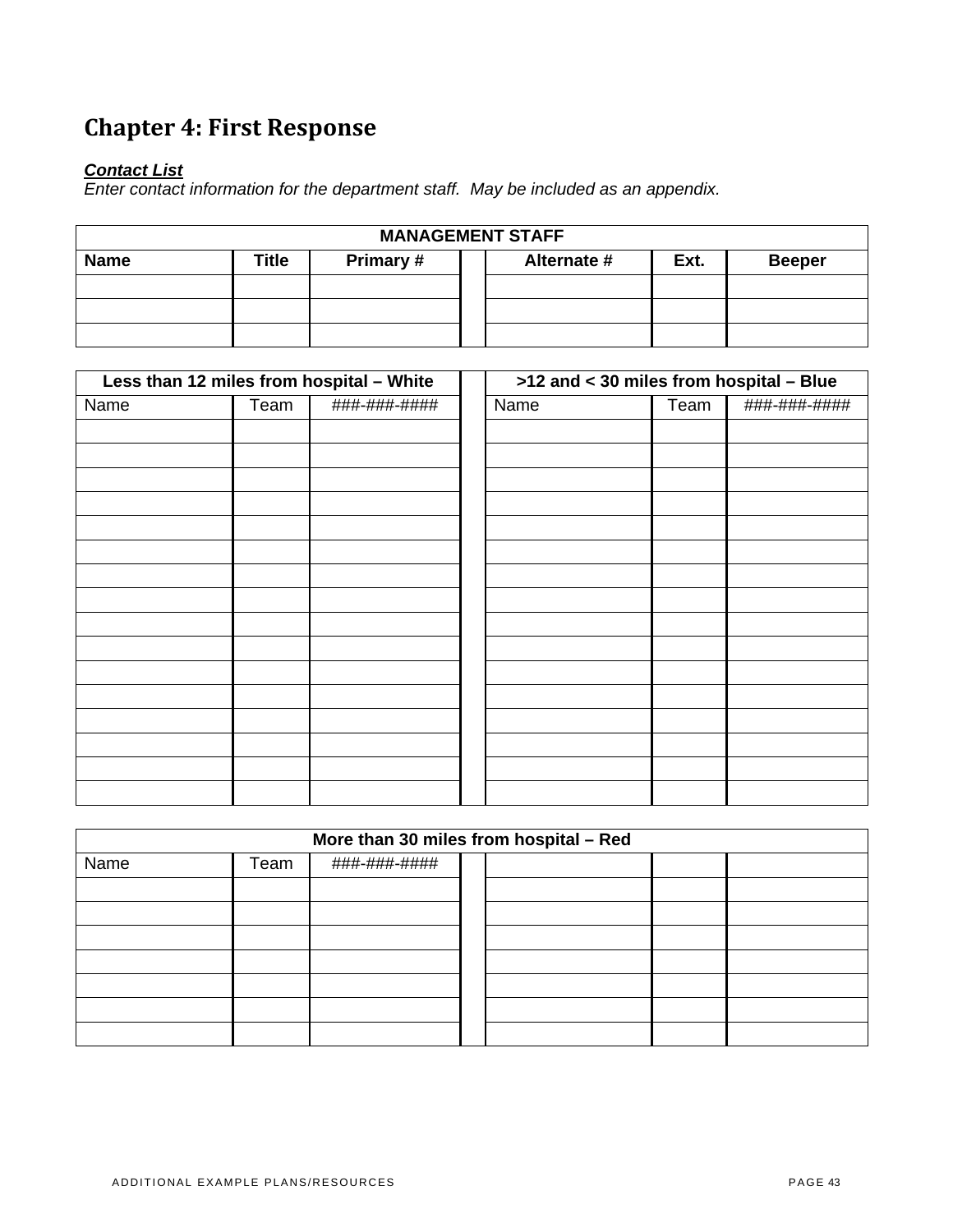#### *Recovery Team Members and Roles*

*Document the membership of the recovery team for the department. Determine the roles and responsibilities for the recovery team.* 

[insert description]

#### *Disaster Activation and Notification*

*Develop disaster activation and notification procedures for a disaster during working and non working hours. Should the recovery team report to work in the middle of the night? What about the rest of the staff? Consider staff safety.* 

[insert description]

#### *Retrieve Downtime Kits*

*Retrieve downtime kits stored in the \_\_\_\_\_\_\_\_\_\_\_\_\_\_\_\_\_\_\_\_\_ in the department. List the contents of the downtime kits. Design downtime procedures so that someone from outside your work area could perform the function. Develop detailed steps that document all necessary details, i.e. phone numbers, codes, etc. Document the downtime procedures for each critical business function in a different chapter for clarity.*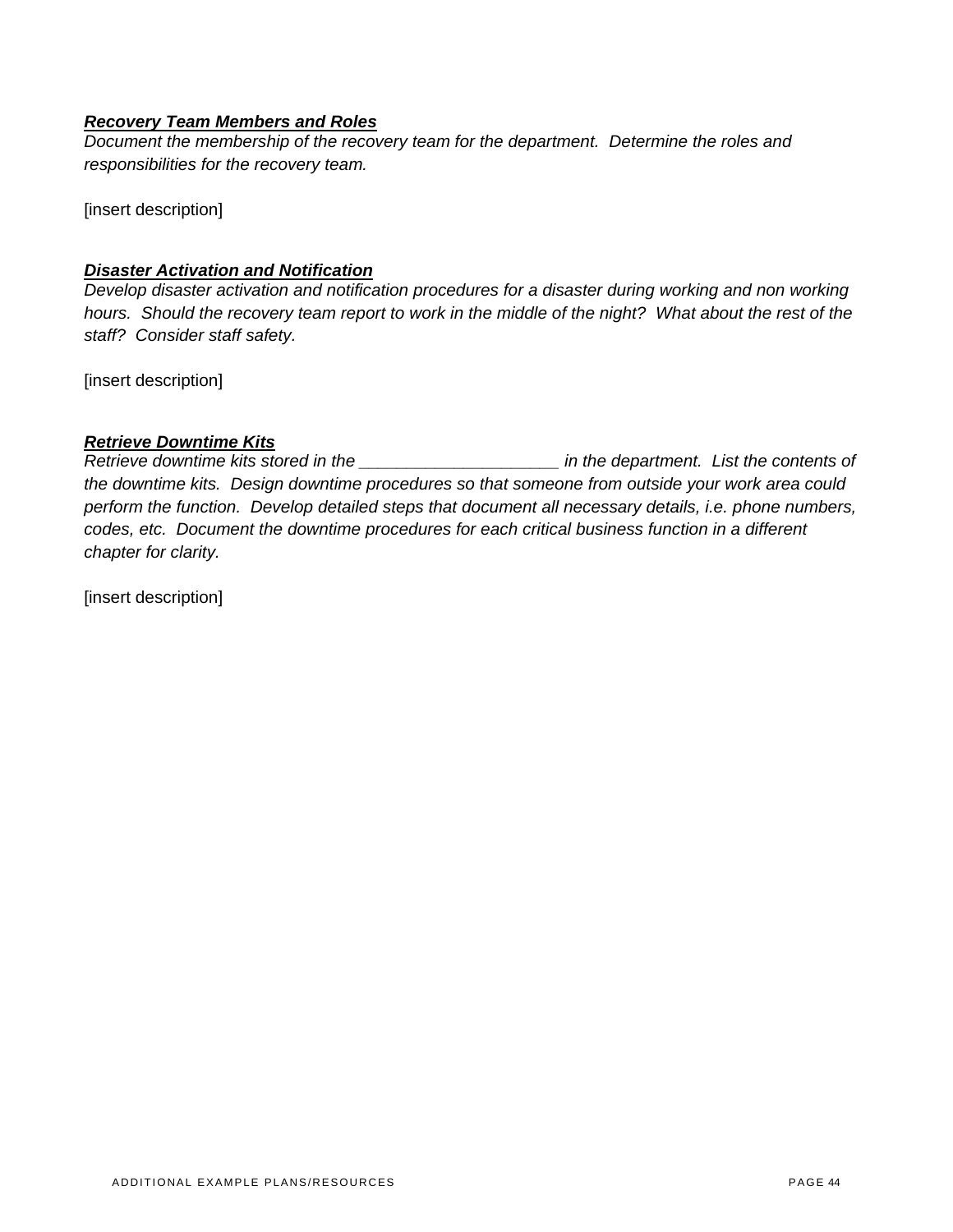# **Chapter 5: Critical Business Function 1 Downtime Procedures**

## **0 - 24 HOURS**

*Describe the process by which the department will handle Critical Business Functions during the first 24 hours. If clinical, describe how the department will perform Critical Business Function for current inpatients, newly arriving patients, and the triage area (if applicable).* 

[insert description]

#### **24 - 48 HOURS**

#### *Delayed Problems emerging within 48 hours*

*1. List expected problems that will arise within 48 hours – run out of supplies, staff egress, etc.* 

*Describe the process by which the department will handle Critical Business Functions for 24-48 hours. If clinical, describe how the department will perform Critical Business Function for current inpatients, newly arriving patients, and the triage area (if applicable).* 

[insert description]

#### **3 - 9 DAYS**

#### *Delayed Problems emerging within 3-9 days*

*1. List expected problems that will arise within 3-9 days – run out of supplies, staff egress, etc.* 

*Describe the process by which the department will handle Critical Business Functions for 3-9 days. If clinical, describe how the department will perform Critical Business Function for current inpatients, newly arriving patients, and the triage area (if applicable).* 

[insert description]

#### **10 - 30 DAYS**

# *Delayed Problems emerging within 10-30 days*

*1. List expected problems that will arise within 10-30 days – run out of supplies, staff egress, etc.* 

*Describe the process by which the department will handle Critical Business Functions for 10-30 days. If clinical, describe how the department will perform Critical Business Function for current inpatients, newly arriving patients, and the triage area (if applicable)*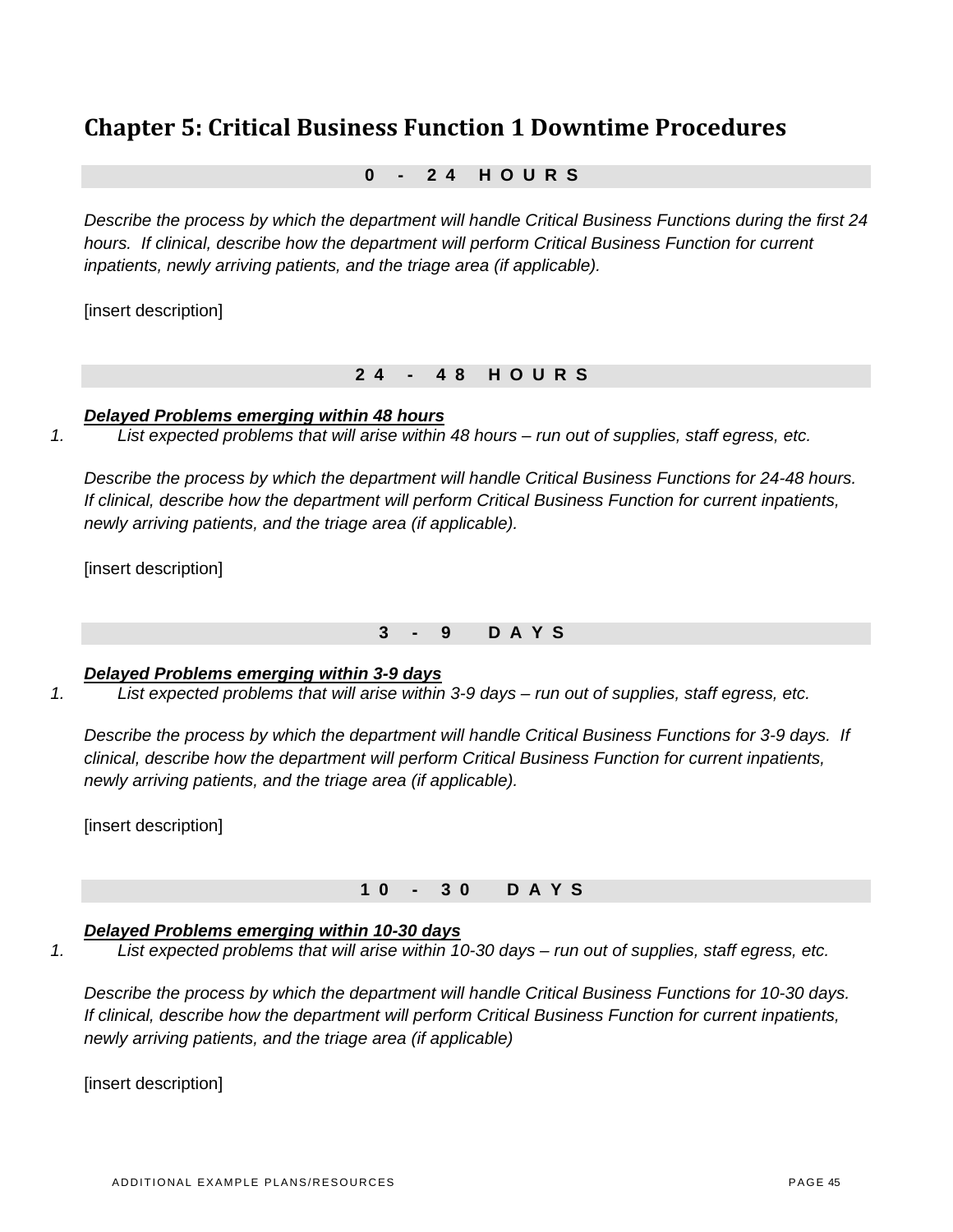# **Chapter 6: Critical Business Function 2 Downtime Procedures**

## **0 - 24 HOURS**

*Describe the process by which the department will handle Critical Business Functions during the first 24 hours. If clinical, describe how the department will perform Critical Business Function for current inpatients, newly arriving patients, and the triage area (if applicable).* 

[insert description]

#### **24 - 48 HOURS**

#### *Delayed Problems emerging within 48 hours*

*1. List expected problems that will arise within 48 hours – run out of supplies, staff egress, etc.* 

*Describe the process by which the department will handle Critical Business Functions for 24-48 hours. If clinical, describe how the department will perform Critical Business Function for current inpatients, newly arriving patients, and the triage area (if applicable).* 

[insert description]

# **3 - 9 DAYS**

#### *Delayed Problems emerging within 3-9 days*

*1. List expected problems that will arise within 3-9 days – run out of supplies, staff egress, etc.* 

*Describe the process by which the department will handle Critical Business Functions for 3-9 days. If clinical, describe how the department will perform Critical Business Function for current inpatients, newly arriving patients, and the triage area (if applicable).* 

[insert description]

# **10 - 30 DAYS**

# *Delayed Problems emerging within 10-30 days*

*1. List expected problems that will arise within 10-30 days – run out of supplies, staff egress, etc.* 

*Describe the process by which the department will handle Critical Business Functions for 10-30 days. If clinical, describe how the department will perform Critical Business Function for current inpatients, newly arriving patients, and the triage area (if applicable)*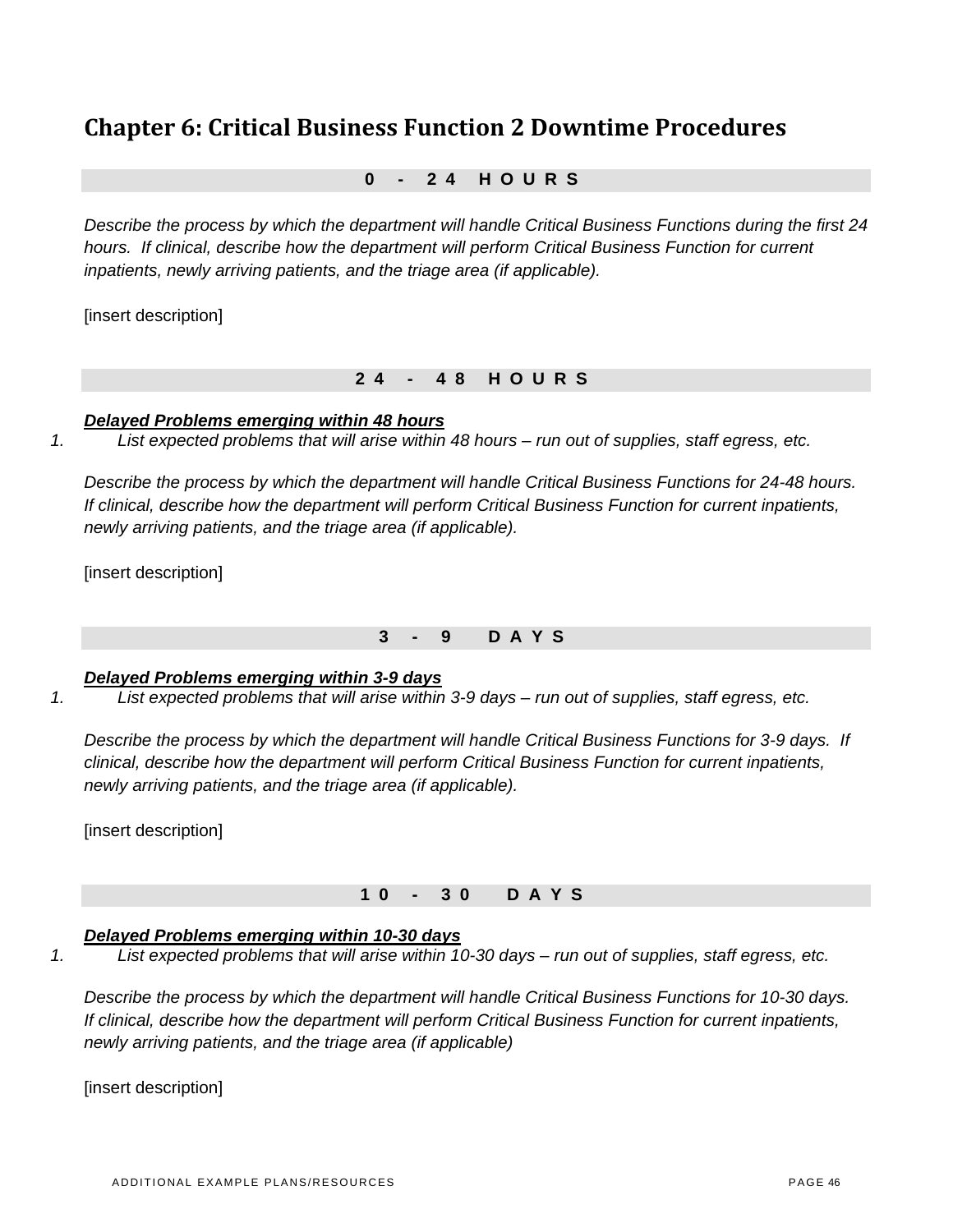# **Chapter 7: Critical Business Function 3 Downtime Procedures**

## **0 - 24 HOURS**

*Describe the process by which the department will handle Critical Business Functions during the first 24 hours. If clinical, describe how the department will perform Critical Business Function for current inpatients, newly arriving patients, and the triage area (if applicable).* 

[insert description]

#### **24 - 48 HOURS**

#### *Delayed Problems emerging within 48 hours*

*1. List expected problems that will arise within 48 hours – run out of supplies, staff egress, etc.* 

*Describe the process by which the department will handle Critical Business Functions for 24-48 hours. If clinical, describe how the department will perform Critical Business Function for current inpatients, newly arriving patients, and the triage area (if applicable).* 

[insert description]

#### **3 - 9 DAYS**

#### *Delayed Problems emerging within 3-9 days*

*1. List expected problems that will arise within 3-9 days – run out of supplies, staff egress, etc.* 

*Describe the process by which the department will handle Critical Business Functions for 3-9 days. If clinical, describe how the department will perform Critical Business Function for current inpatients, newly arriving patients, and the triage area (if applicable).* 

[insert description]

#### **10 - 30 DAYS**

#### *Delayed Problems emerging within 10-30 days*

*1. List expected problems that will arise within 10-30 days – run out of supplies, staff egress, etc.* 

*Describe the process by which the department will handle Critical Business Functions for 10-30 days. If clinical, describe how the department will perform Critical Business Function for current inpatients, newly arriving patients, and the triage area (if applicable)*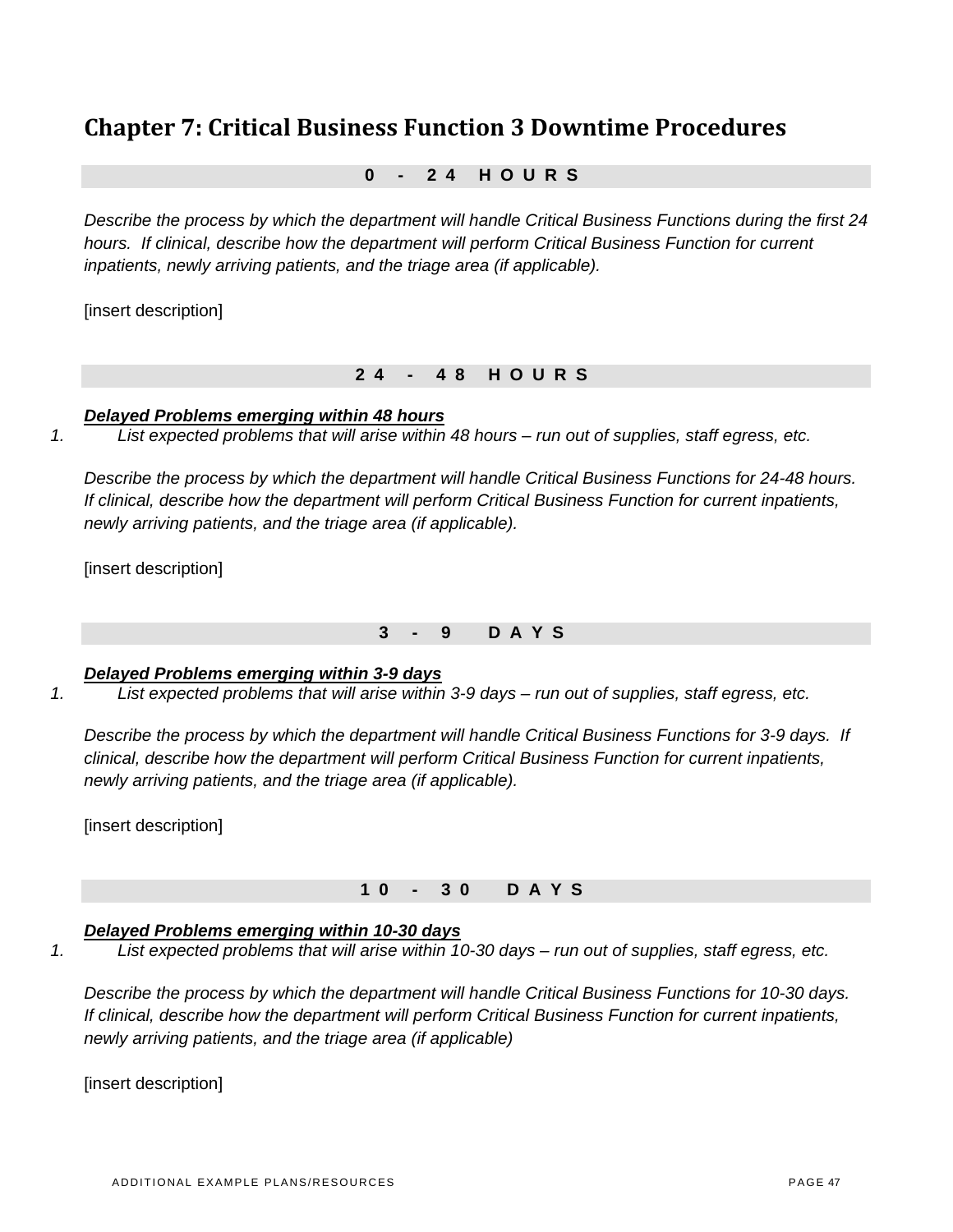# **Chapter 8: Critical Business Function 4 Downtime Procedures**

## **0 - 24 HOURS**

*Describe the process by which the department will handle Critical Business Functions during the first 24 hours. If clinical, describe how the department will perform Critical Business Function for current inpatients, newly arriving patients, and the triage area (if applicable).* 

[insert description]

#### **24 - 48 HOURS**

#### *Delayed Problems emerging within 48 hours*

*1. List expected problems that will arise within 48 hours – run out of supplies, staff egress, etc.* 

*Describe the process by which the department will handle Critical Business Functions for 24-48 hours. If clinical, describe how the department will perform Critical Business Function for current inpatients, newly arriving patients, and the triage area (if applicable).* 

[insert description]

# **3 - 9 DAYS**

#### *Delayed Problems emerging within 3-9 days*

*1. List expected problems that will arise within 3-9 days – run out of supplies, staff egress, etc.* 

*Describe the process by which the department will handle Critical Business Functions for 3-9 days. If clinical, describe how the department will perform Critical Business Function for current inpatients, newly arriving patients, and the triage area (if applicable).* 

[insert description]

# **10 - 30 DAYS**

# *Delayed Problems emerging within 10-30 days*

*1. List expected problems that will arise within 10-30 days – run out of supplies, staff egress, etc.* 

*Describe the process by which the department will handle Critical Business Functions for 10-30 days. If clinical, describe how the department will perform Critical Business Function for current inpatients, newly arriving patients, and the triage area (if applicable)*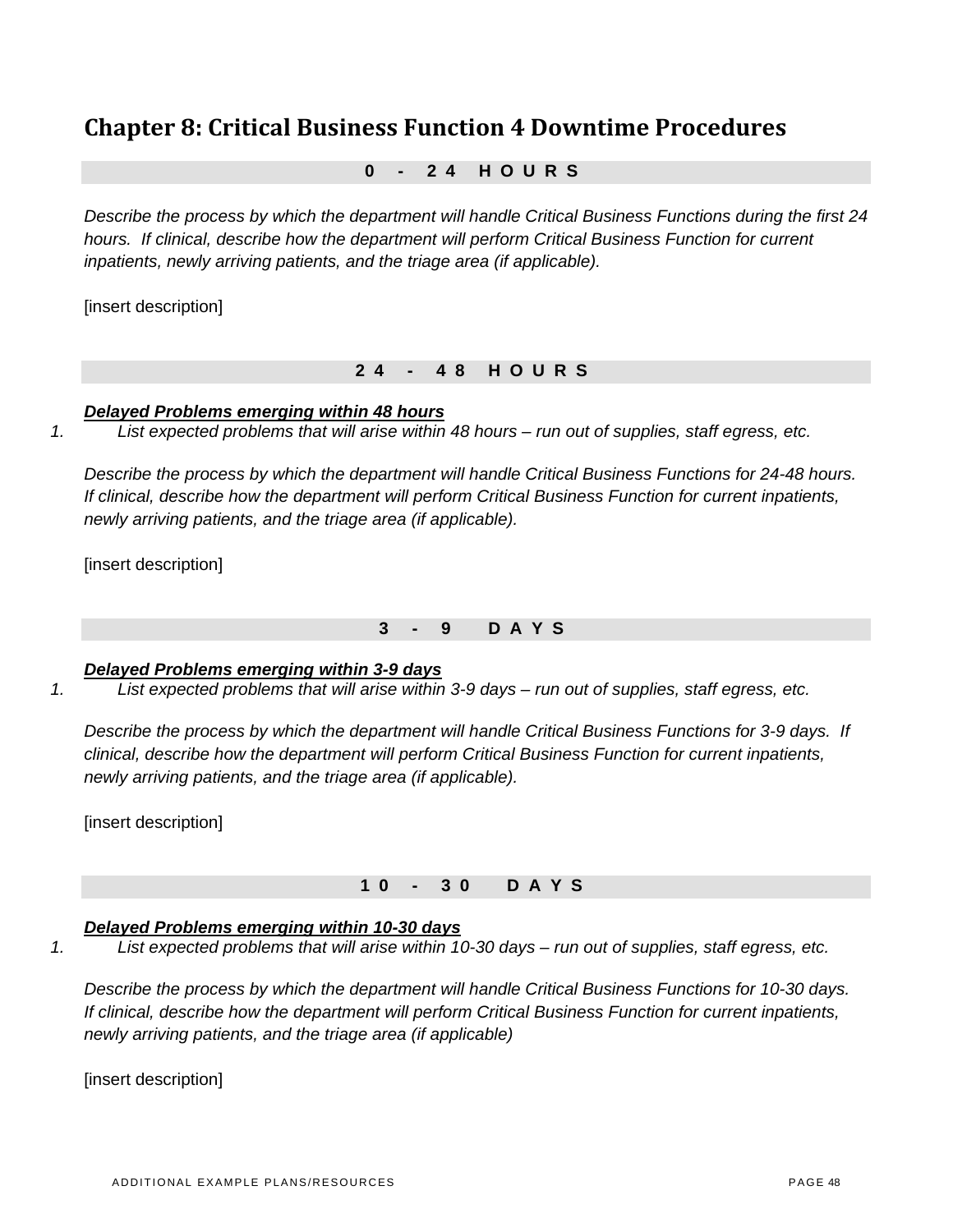# **Chapter 9: Recovery Strategies**

#### *Strategy Overview*

*Document any concerns that might impact recovery. These could include infrastructural problems, vendor agreements, possible hazards, or other factors that should be noted. For example, the Pharmacy should be concerned with delays in delivery of medications following a major earthquake, which could affect the ability to deliver adequate patient care. Include plan for operational readiness on all shifts.* 

*These should be different than Response Strategies. Response is how the department accommodates disruption; Recovery is how it returns to normal operations.* 

[insert description]

## *Recovery Strategy for Regional – External Only Disaster*

[insert description]

#### *Recovery Strategy for Regional – Internal/External Disaster*

[insert description]

#### *Recovery Strategy for Loss of IS for Extended Period (One Month)*

[insert description]

#### *Recovery Strategy for Loss of Medical Gas*

[insert description]

#### *Recovery Strategy for Loss of Utilities*

[insert description]

# *Recovery Strategy for Loss of Primary Work Area*

[insert description]

#### *Recovery Strategy for Other*